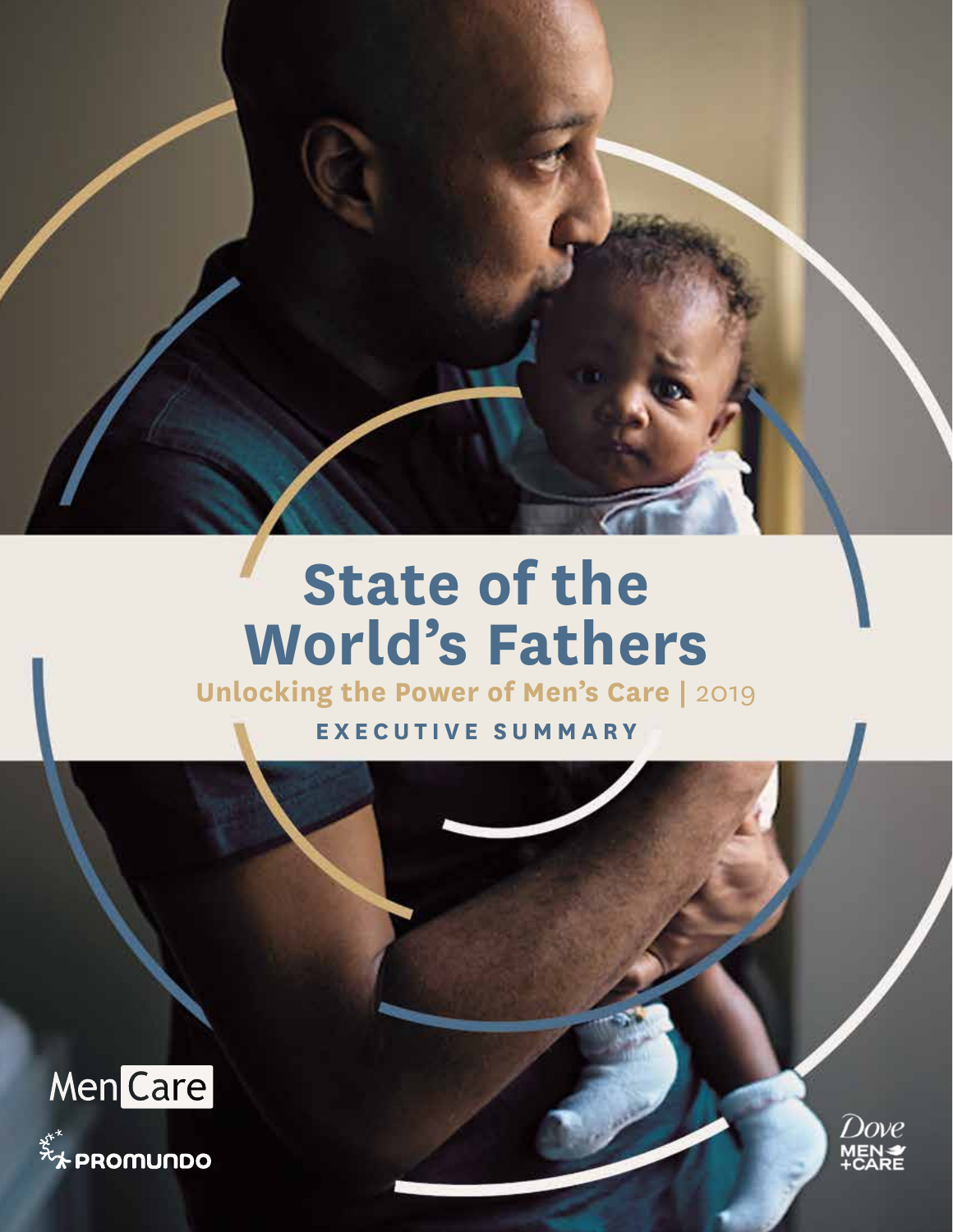**ABOUT MENCARE:** MenCare is a global campaign led by Promundo and Sonke Gender Justice to promote men's and boys' involvement as equitable, nonviolent caregivers. With activities in more than 50 countries, MenCare partners carry out joint advocacy initiatives, research, and programming to engage men in positive parenting, in equitable caregiving, in violence prevention, and in maternal, newborn, and child health. For more information about the campaign and its partners, visit MenCare at: [men-care.org](http://men-care.org)

**ABOUT STATE OF THE WORLD'S FATHERS:** Produced by Promundo, *State of the World's Fathers* 2019 is the third *State of the World's Fathers*  report, following previous editions published in 2015 and 2017. It joins a growing set of related country- and region-focused reports on equality in unpaid care work around the world. All editions are available at: [www.stateoftheworldsfathers.org.](http://www.stateoftheworldsfathers.org)

**SUGGESTED CITATION:** van der Gaag, N., Heilman, B., Gupta, T., Nembhard, C., and Barker, G. (2019). *State of the World's Fathers: Unlocking the Power of Men's Care: Executive Summary*. Washington, DC: Promundo-US.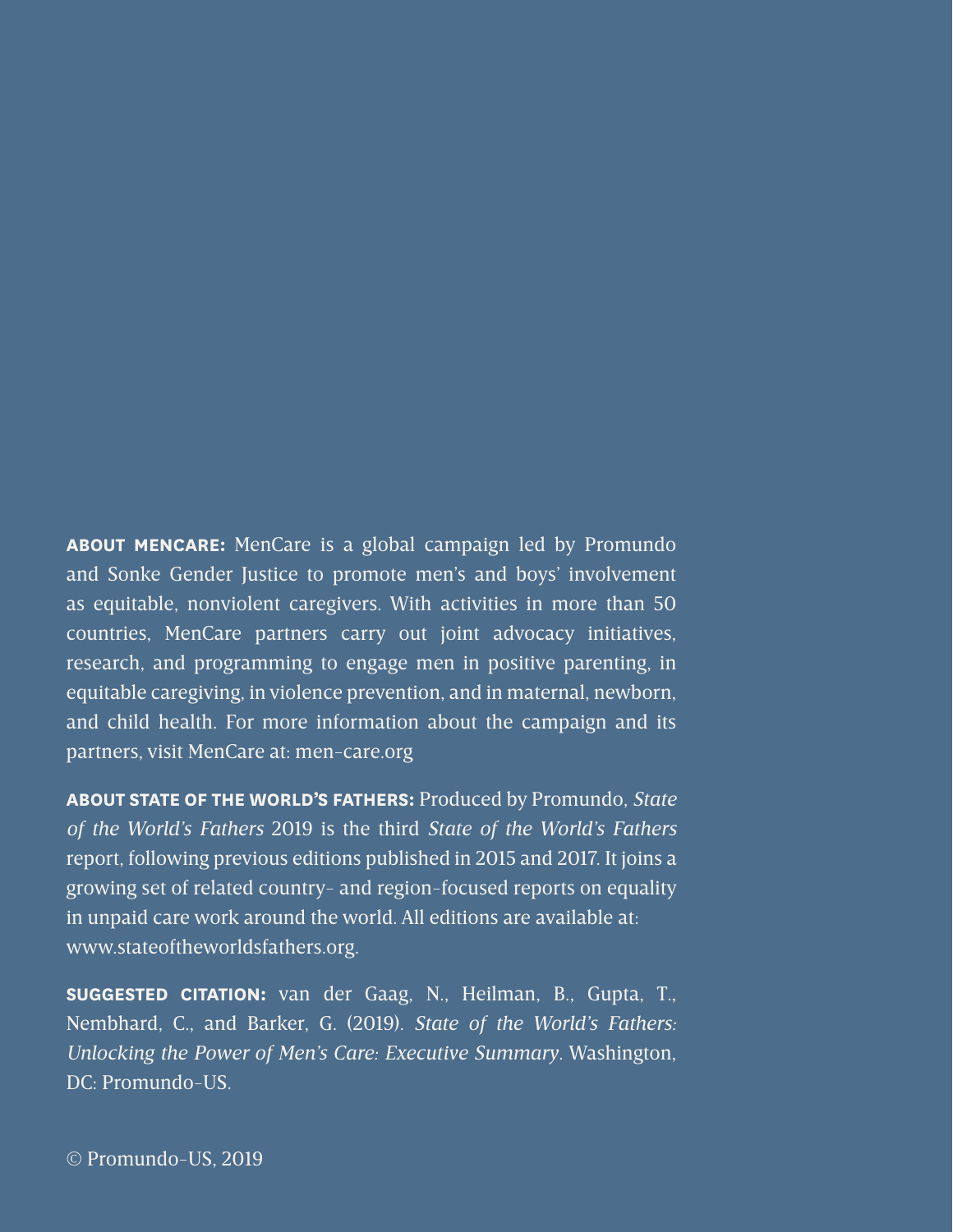

# **State of the World's Fathers**

# **Unlocking the Power of Men's Care |** 2019

# **EXE CUTIVE SUMMARY**

Produced by: In partnership with:











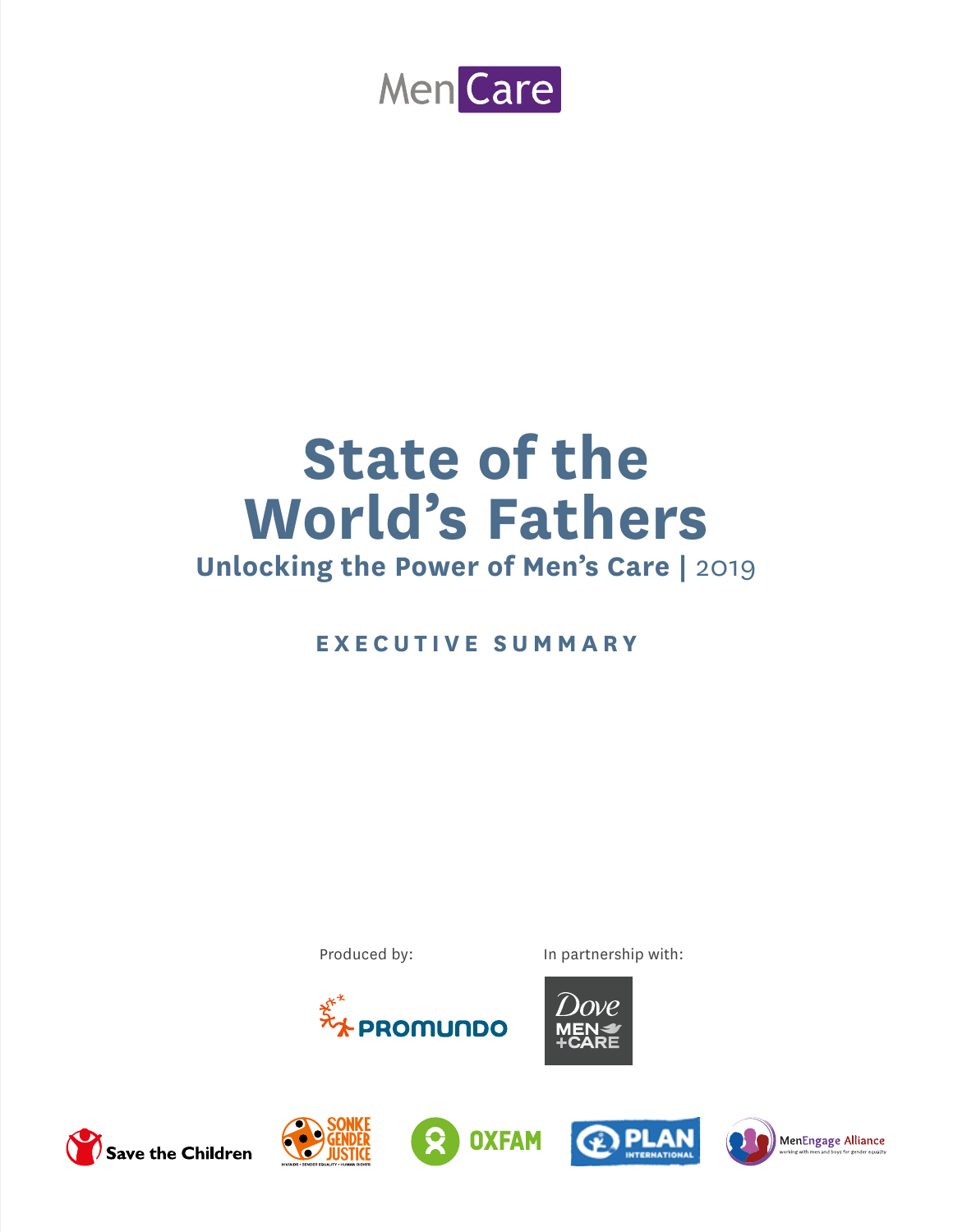#### **Foreword**

From the moment my daughter Malala was born, I wanted her to experience the world. I wanted her to have her own identity. I wanted to be the kind of father who would encourage her to learn — and let her fly toward her dreams.

It was an uncommon choice in rural Pakistan at that time. Men fathered sons this way, not daughters. That was the case in my childhood home.

As a son in a family with five sisters, I saw two types of parenthood. One for boys and one for girls. I knew my parents gave my brother and me special treatment. I had milk in my tea when my sisters could not. I had more clothes than they did. I went to school and they stayed home. All because I was a boy.

As I grew older, I started questioning the patriarchal society around me. Why were my sisters not allowed to go to school? Why did my parents have big dreams for me and not them? Why are women known only by the names of their male relatives? Why does my gender make my life more important?

The answers did not make sense. My privilege became clear and so did my purpose  $- I$ would become an educator and make sure that girls were welcomed and encouraged to learn in my school. I would fight for equality and help redefine masculinity in my community.

At home, my wife and I treat our three children as equals and we try to demonstrate a more balanced partnership. Our children see me cook, clean the house, and pick them up from school — tasks too often seen as women's work. I was a feminist before I even knew the word. We are not perfect, but I hope one day our children will take the best of what we've taught them and work to make it even better.

Today there are more men promoting equal rights and opportunities for women. But we still have so far to go. The *State of the World's Fathers* 2019 report shows how fathers can teach their children, both boys and girls, to value equality and to make it their own. To support their wives and partners. And the report demonstrates how fathers themselves benefit from more equitable relationships.

Promundo's thorough and insightful research also calls for changes in laws and policies, and in social and gender norms. If more laws supported working families, they would help promote a fairer distribution of labour at home. If more people understood social norms, we would be better equipped to change them.

I encourage my children to aim high — and every day they make me proud. I learn from them. And now my daughter isn't just experiencing the world, she's changing it. In one generation we transformed our family from a patriarchal one to an egalitarian one. My hope is that all fathers reading this report will question their privilege, care about equality, and contribute to our shared future.

#### **Ziauddin Yousafzai, Co-founder of Malala Fund**



**Ziauddin Yousafzai**  Co-founder of Malala Fund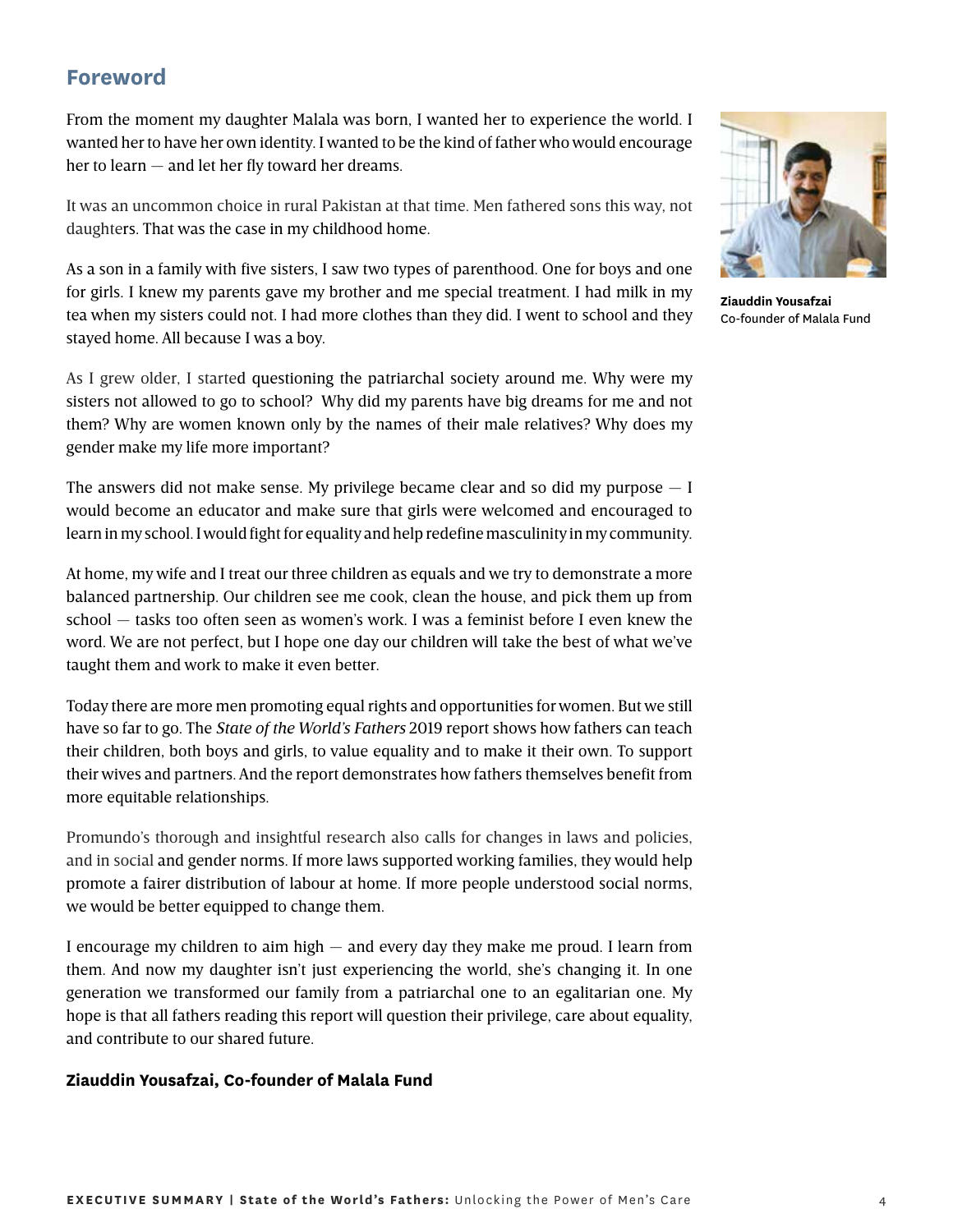# **Report Team and Acknowledgments**

#### **Report Authors**

This report was written by: Nikki van der Gaag (Promundo-US), Brian Heilman (Promundo-US), Taveeshi Gupta (Promundo-US), Ché Nembhard (Promundo-US), and Gary Barker (Promundo-US), with contributions from Shereen El Feki (Promundo-US), Anh Minh Ta (Promundo-US), Jennifer Donville (Plan International Canada), Cassandra Pilla (Plan International Canada), and Ilze Smit (Rutgers).

#### **Editorial Advisory Board**

Thank you to the following organizations that supported the report's writing, revision, and launch as members of the Editorial Advisory Board:

- MenEngage Alliance (MenCare Steering Committee member)
- Oxfam (MenCare Steering Committee member)
- Plan International Canada
- Plan International Sweden (MenCare Steering Committee member)
- Plan International
- Rutgers
- Save the Children Sweden (MenCare Steering Committee member)
- Sonke Gender Justice (MenCare Steering Committee member)
- Unilever

#### **Production, Coordination, and Dissemination:**

Thank you as well to Alexa Hassink, Annaick Miller, and Lona Manik of Promundo-US for coordinating this report's production and communications; to Jill Merriman for its editing; and to  $\overline{B}$  Blossom | blossoming it for its graphic design and layout.

#### **Additional Acknowledgments:**

The authors also thank Molly Kennedy, Eric Ostern, and Sana Suh from Unilever, Dove Men+Care. Thank you as well to Sharon MacLeod.

Thank you to all Plan International staff in Bangladesh, Canada, Ghana, Haiti, and Nigeria who were involved in new data collection and analysis for this report, including Stella Abah, Rebecca Asare-Djan, Sarah Carr, Erica Fotheringham, Irfath Ara Iva, Elie Juin, Abdulazeez Jumare, Mariama Kadiri, Jennifer King, Linda Liutkus, Michelle MacInnes-Rae, Germanie Molin, Obianuju Osude, Noah Parimah, Theodora Quaye, Dr. Mary Rashid, Robitsher Simon, Daniel Sinika, Ross Tanner, and Farid Uddin.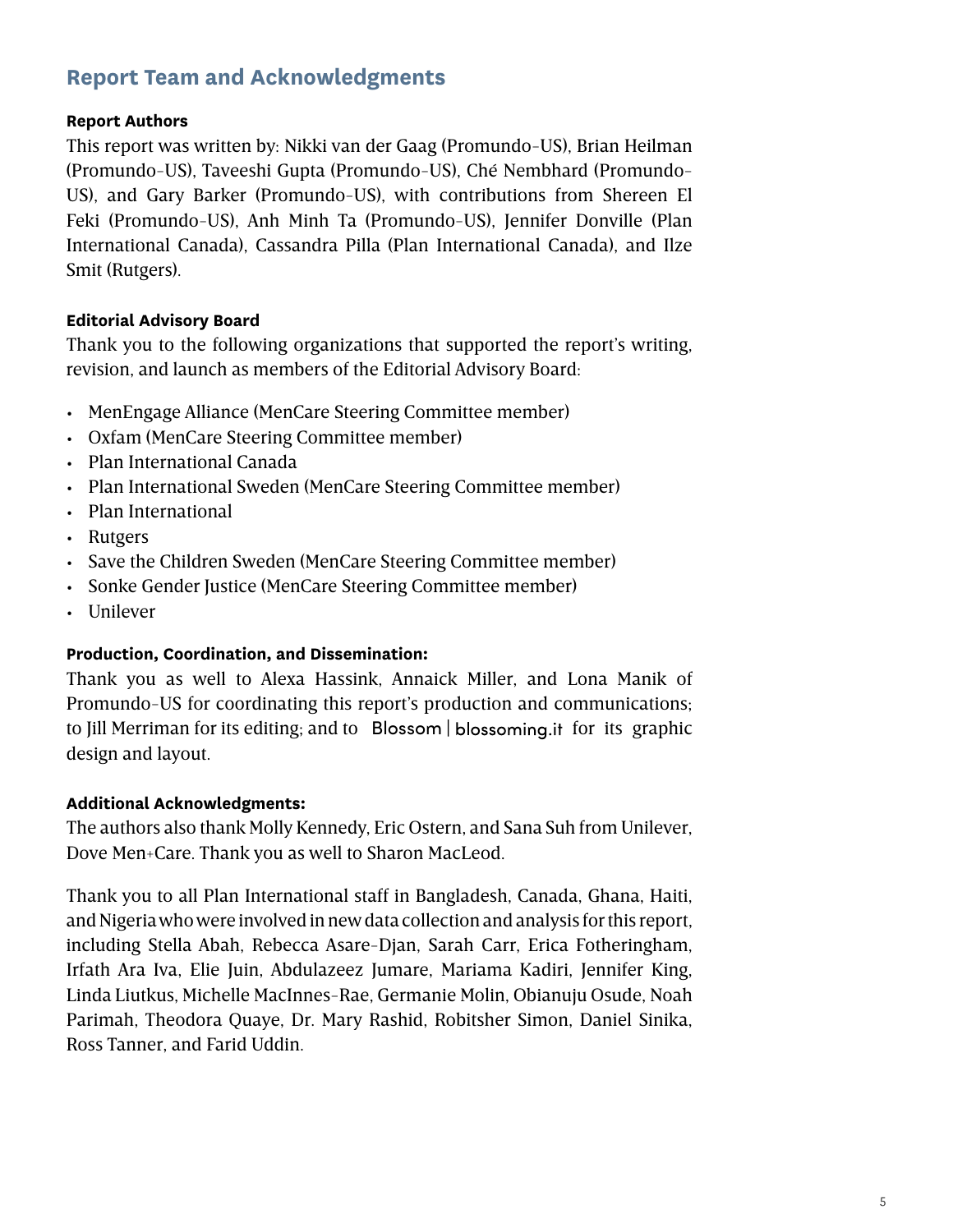Photos in this report were provided by Plan International Canada; Unilever, Dove Men+Care; Oxfam's We-Care Initiative; and UNICEF.

The authors dedicate the report to Anvay, Dani, Gemma, and Kellan, new arrivals to families in the authorship team and among Promundo staff during the preparation of this report. May they be the generation to build a more gender-equal world.

*Funding for this report was generously provided by Unilever, Dove Men+Care, the Oak Foundation, the Swedish International Development Cooperation Agency, Plan International Canada and the Government of Canada, the Overseas Development Institute (ALIGN project), and the Government of Iceland. The views expressed in this publication are those of the authors and do not necessarily represent the official views of any of its affiliated organizations, Editorial Advisory Board members, funders, contributors, or expert reviewers.*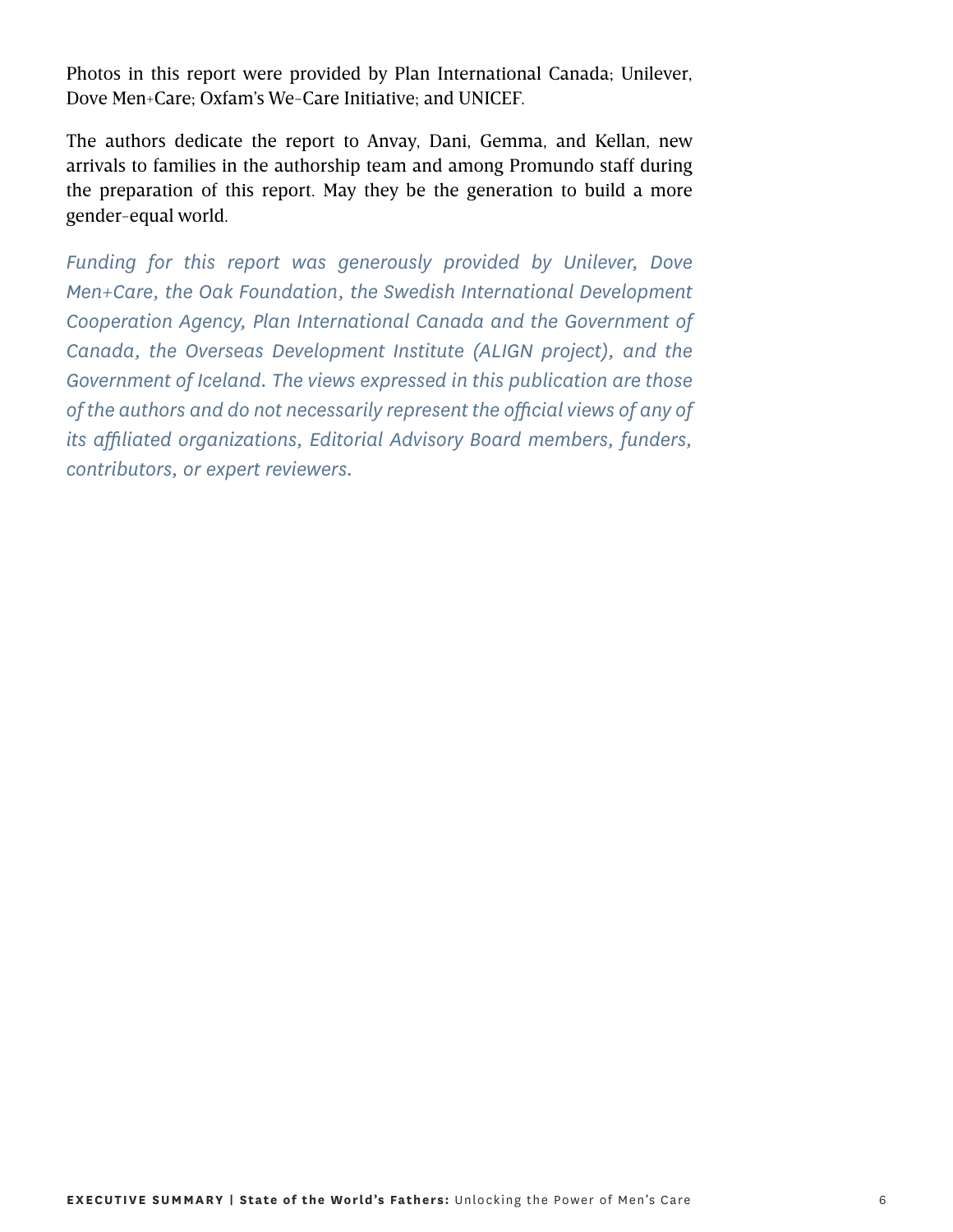# **EXECUTIVE SUMMARY**

**This report has a big ambition: we are calling for nothing less than full equality between women and men, in the workplace and in the home.** The third *State of the World's Fathers* is rooted firmly in a feminist analysis of care, and the belief that unpaid care work must be valued as much as paid work, and shared equally between men and women.

**Globally, women spend significantly more time than men – sometimes up to ten times as much – on unpaid care and domestic work.** If this is calculated on the basis of an hourly minimum wage, it could make up 9 to 11 percent of global Gross Domestic Product (GDP). In 2018, 606 million women of working age around the world said that they were unable to take on paid work because of unpaid care responsibilities. In countries where women do twice as much unpaid care work as men, their average earnings are less than two-thirds of men's. This disparity lies at the heart of gender inequality**;** it keeps women, families, communities, countries, and the world poor.

**This report focuses specifically, however, on men, and on men who are fathers and caregivers, because this is still an area where huge shifts are needed.** While many men are becoming more engaged as fathers and hands-on caregiving partners, in 23 middle- and high-income countries, the unpaid care gap between men and women has decreased by only seven minutes a day across a 15 year time span*.* Fewer than half of the world's countries (48 percent) offer paid paternity leave on the birth of a child, and often this is less than three weeks – or sometimes only a few days. Even when paternity leave exists, too few fathers take leave after the birth or adoption of a child.

**Worldwide, there remains a widespread expectation that caring is women's work, and men's role as breadwinners should largely exempt them from any household chores or work that includes providing care.** Drawing on data from 23 countries across the world, significant proportions of both men and women agree that "changing diapers, giving baths to children, and feeding children should be the mother's/woman's responsibility."

**Change in terms of who does the daily care work in our homes is needed, and urgently, if we want a significant shift in power relations between women and men and to bring about gender equality.** The latest report from the World Economic Forum shows that it will take 202 years to close the economic gender gap between men and women. This is far too long.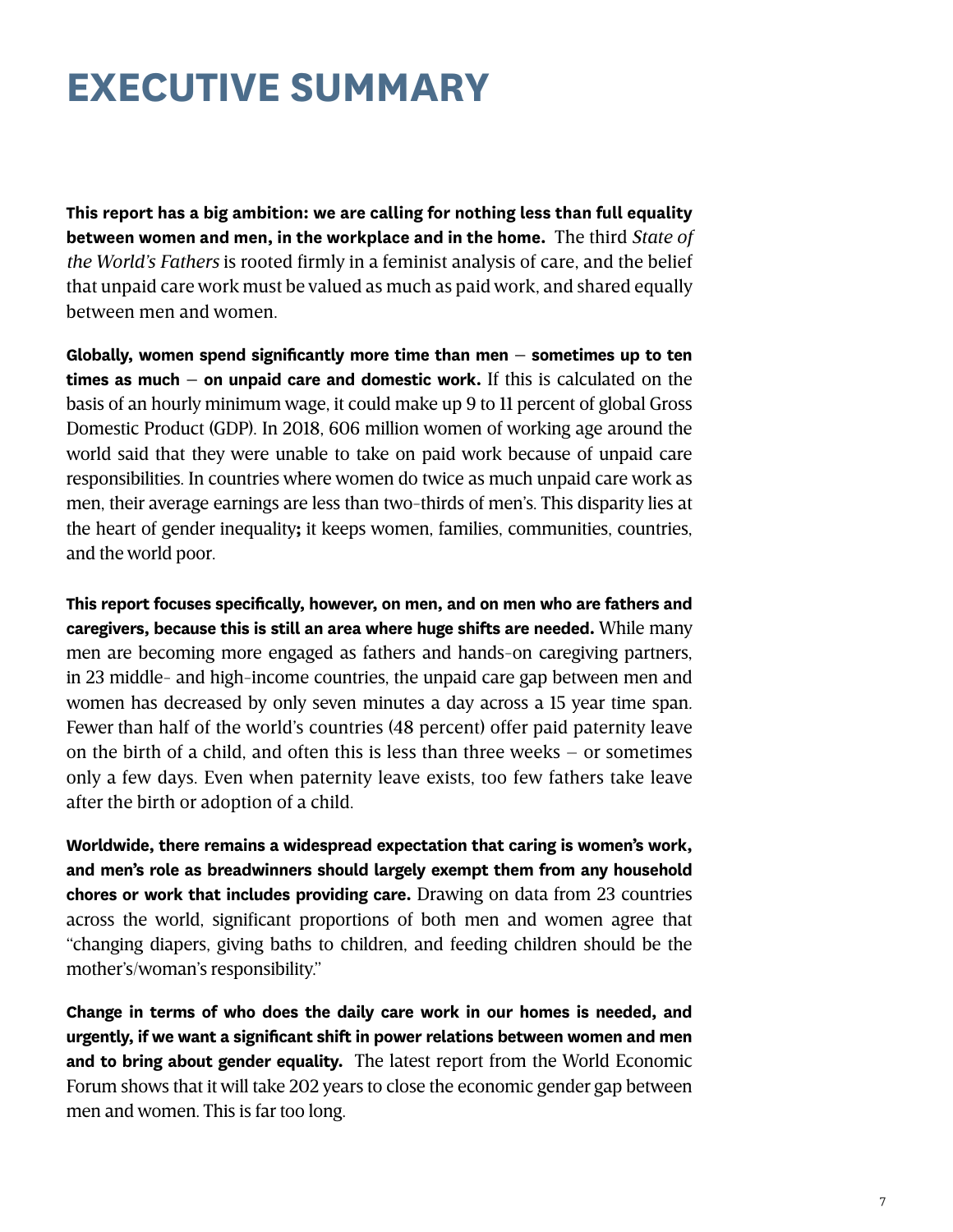**But in the past few years, the world has begun to wake up to the importance of unpaid care work. While this report focuses on fathers, it would not exist without the decades of women's advocacy and the work of feminists who demanded action in this space.** The inclusion of United Nations Sustainable Development Target 5.4 on unpaid work, the call to make visible the "unequal distribution of remunerated and unremunerated work between women and men" in the 1995 Beijing Declaration (and even further back), and the Wages for Housework campaign in 1972 were just some of the milestones along this road.

**Greater involvement by men in daily care work brings benefits for everyone**. Having involved fathers is good for gender equality. It is good for women's health. It leads to better relationships within couples and can be linked with a reduction in rates of men's violence against women. It is good for children, too. There is ample evidence from all over the world that engaged fatherhood has a positive impact on boys and girls – and the relationships they will have as adults. Girls are more empowered, and boys are more likely to believe in gender equality and to share the unpaid work if they saw their fathers do the same.

**And shared caregiving is good for men.** Research shows that men themselves benefit from greater engagement in caregiving, including improved physical, mental, and sexual health and reduced risk-taking. Fathers who are involved in the home and with their children say it's one of their most important sources of well-being and happiness. Not surprising then that the Helping Dads Care Research Project featured in this report, produced in conjunction with Unilever, Dove Men+Care, finds that on average, 85 percent of fathers in seven countries say they would be willing to do *anything* to be very involved in the early weeks and months of caring for their newly born or adopted child.

#### **A NEW PLAN: THE MENCARE COMMITMENT 50 minutes, 50 percent**

If governments want to care about care, they must have national goals of achieving equality in care work, measure who does the care, and measure progress toward equality in care work. Employers, civil society, and men themselves have a major role to play as well. Along with new data and analysis, this report calls for **a bold commitment to unlock the power of care.**

To reach 50 percent of the unpaid care work, time use data analysis finds that men would need to increase their time spent by a minimum of 50 minutes a day. This report urges governments, employers, and members of civil society around the world to take action to promote gender equality by supporting men to do their fair share of the unpaid care work by 2030. **Learn more about the MenCare Commitment at: www.men-care.org/mencarecommitment**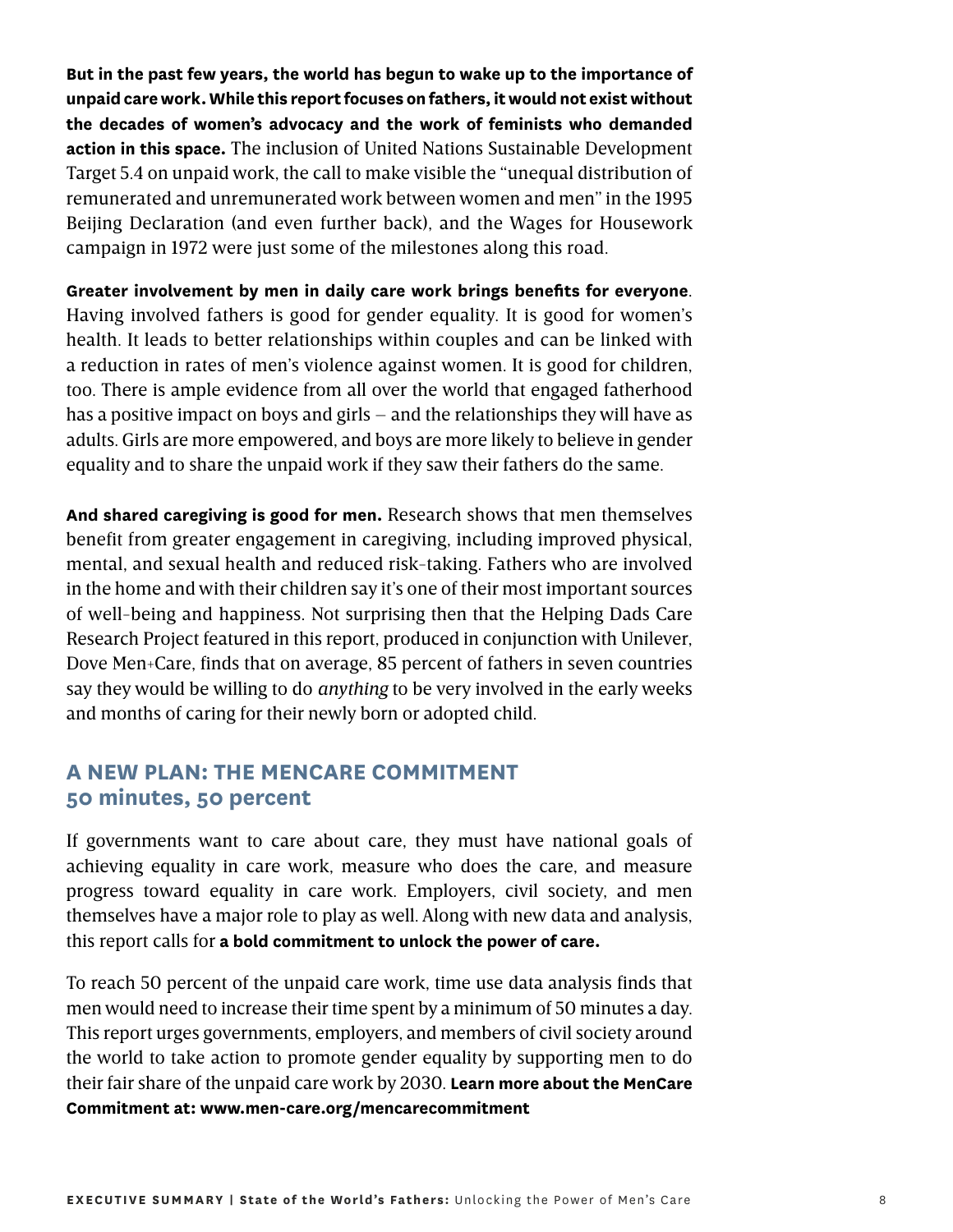**We call on policy-makers and politicians, health workers and teachers, employers and media influencers, advocates and activists, to step up and end the inequality in unpaid care work.** We call on men and boys – whether biological, non-resident, step or adoptive fathers, adolescent fathers, fathers of all sexual orientations and gender identities, grandfathers, brothers, uncles, or other male relatives – to be more than "helpers." To take on an equal share of unpaid care and domestic work as an urgent matter of gender justice and women's rights.

**Changes are needed across five key areas, as highlighted in this report: in laws and policies, in social and gender norms, with families, couples, and individual men themselves**.

### **1. Improve laws and policies**

Governments must implement changes to include fathers in a wide range of sectors and policies – from health to education, childcare to social protection – to support the goal of equality in caregiving and broader gender justice. Equal, fully paid, non-transferable parental leave for all parents is central to setting the foundation for fathers' involvement with their children from an early age. Governments must collect data on time use in unpaid care work and how it is divided between women and men and girls and boys, and use it to inform policy-making and budgeting decisions.

# **2. Transform social and gender norms**

Even when supportive laws and policies exist, traditional ideas that women are the default caregivers persist. For this to change, governments must provide training to change attitudes of service providers such as teachers, child care workers and health care providers. Educational programs must ensure that boys and girls are taught to value care from an early age. Employers must create a workplace environment that fully supports the caregiving duties of women and men. Advertisers, media producers, and NGOs should implement media campaigns to inspire men, their families, and their communities to support men's caregiving.

# **3. Guarantee economic and physical security for**   $$

Programs and policies for marginalized families, including refugees and internally displaced persons, must have an awareness of the pressures that economic and political insecurity put on the household, and how this affects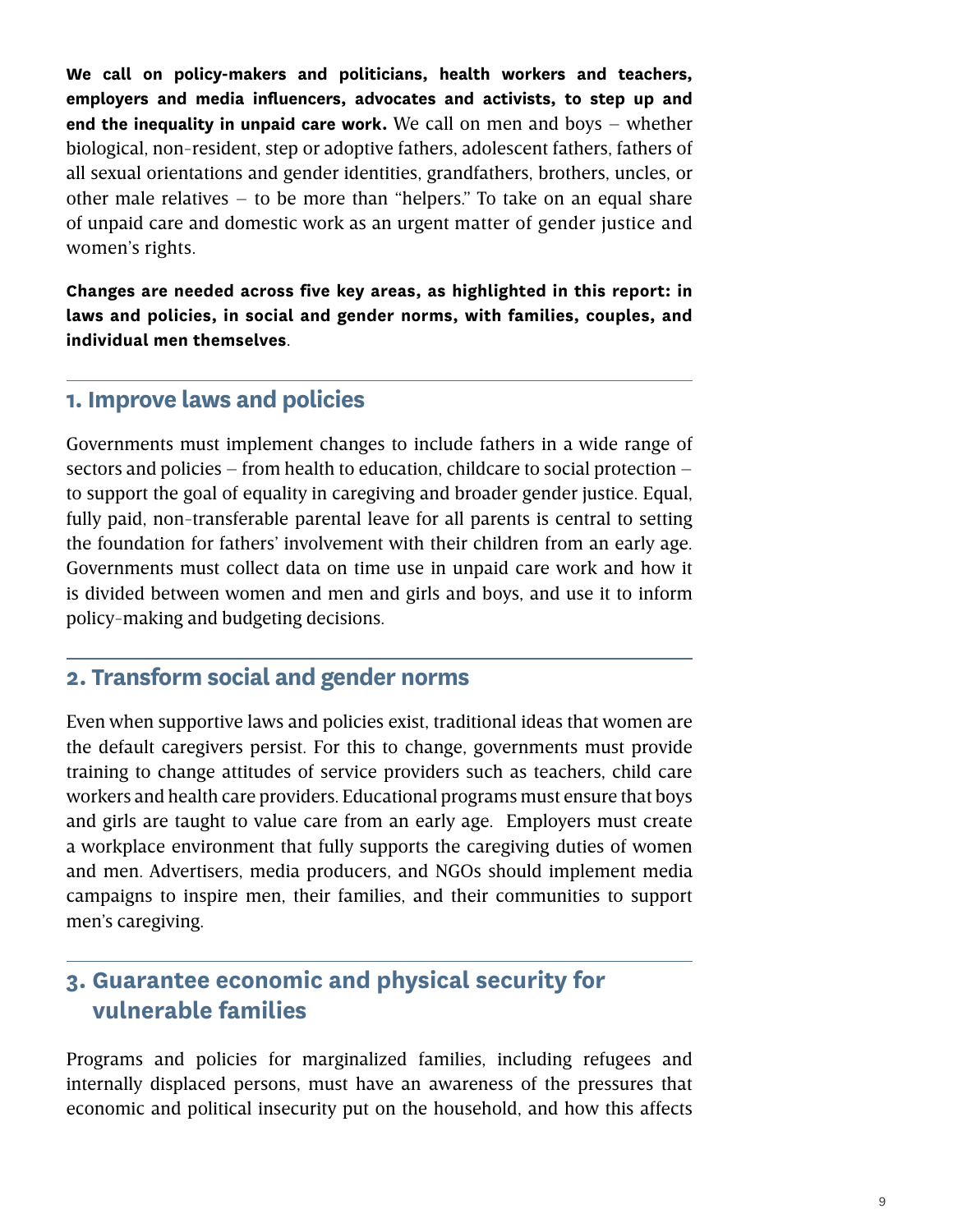women and men differently. They must take into account the possible changes in gender roles that result from conflict, and their differentiated impact on women and men. And they must find ways to promote men's involvement in care work.

# **4. Help couples and co-parents thrive**

Fathers' relationships with their intimate partners and co-parents are often where the balance or imbalance of care work has the most immediate effects. Father-specific parent training must be implemented and mandated nationally to build men's skills, confidence, and competence, and to promote shared decision-making and good communication.

### **5. Put individual fathers' care into action**

Fathers need to step up – and in practice, this means individual men doing more each day. There must be a deliberate, collective effort to nudge men to do 50 percent of the care work. It's vital to challenge the notion that men are "helping" rather than sharing the care equally. This means encouraging and supporting fathers to participate in groups with their babies and children, to build their confidence and skills, and to commit to sharing the unpaid care and domestic work equally with their partners.

We are not just calling on fathers to make small gestures towards equality. We are after full equality, full stop. Men are shaped by society *and* they have an individual responsibility for achieving equality. We must change the world around men and women to believe that care matters, that it must be equal, and that it is as important as anything else we do.

Change is possible. Gender equality is possible. But it takes all of us to make the shift so that men take on 50 percent of the unpaid care and domestic work and women have the opportunity to participate equally in the workforce. Only then can we build a more equal world. It's time to step up. It's time to unlock – and multiply – the power of men's care.